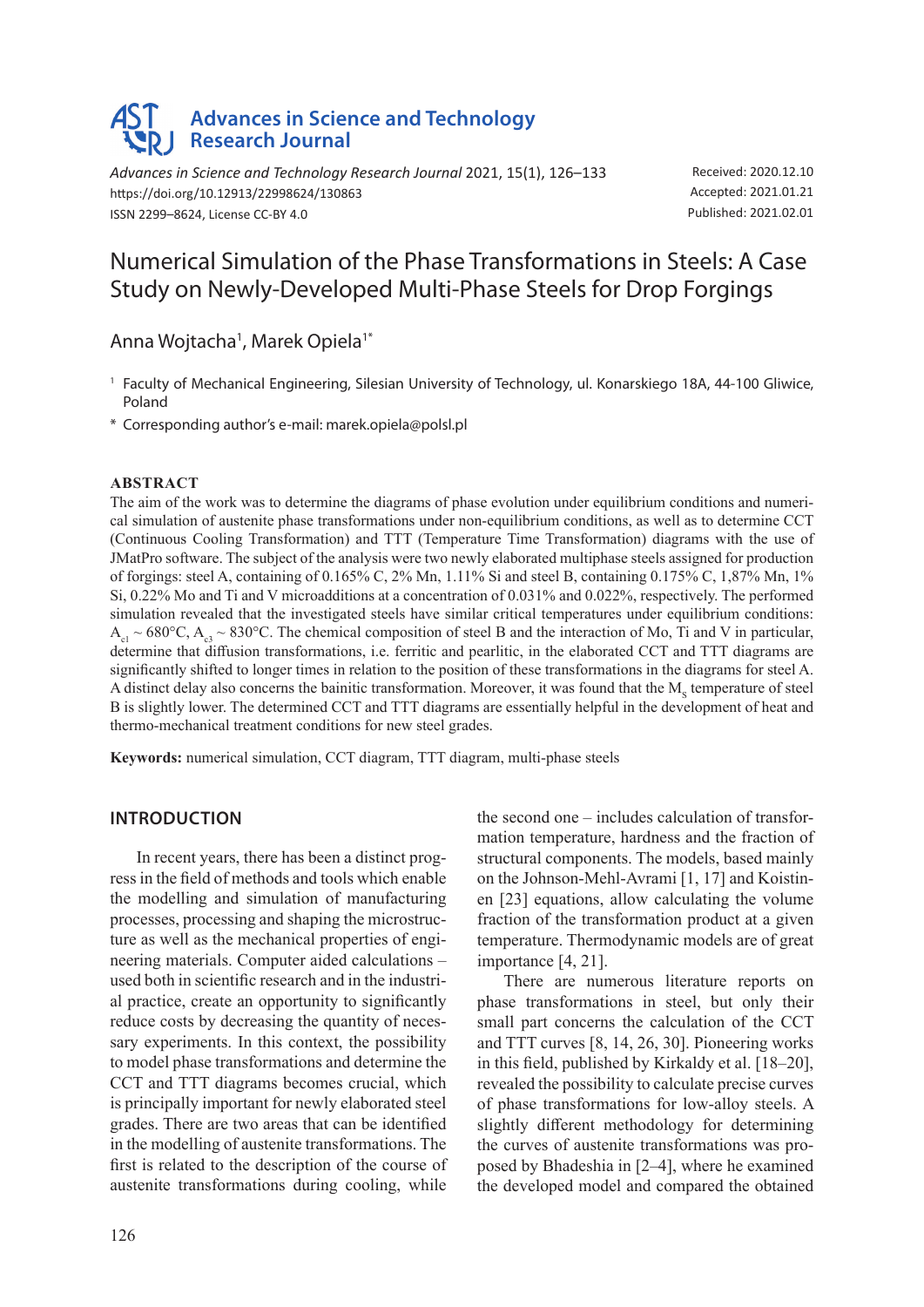curves with those acquired on the basis of the experiment. The model of Bhadeshia has been extended by Lee [24] so that it was also acceptable for the steels with higher concentration of elements. Nowadays, owing to the use of thermodynamic models, it is possible to determine the phase transformations curves for different groups of steels, with high accuracy. New models keep being proposed, based both on considerations and methods using empirical data, which can be applied in a wide range of mass concentrations of elements or are dedicated to a specific group of steels. It should be taken into consideration that each modelling method requires the access to the database, which is necessary when calculating the parameters of the model and during its verification [5, 16, 29, 38, 39, 42].

Application of multiphase steels with retained austenite for forgings is a response to the current demand of the automotive industry. Forgings of these steels meet the quality requirements in a wide range and combine high strength, crack resistance and fatigue strength. This is indicated by the works carried out in recent years, mainly in German [13, 18] and Japanese [32–35] centres. A distinctive characteristic of these steels is the presence of plastic retained austenite, which is possible through its stabilisation with increased concentration of C, several-stage heat treatment, and the presence of Si, which delays precipitation of cementite in bainitic ferrite. Despite the performed research, the optimal conditions for hot working and the temperature-time profiles of several-stage cooling, ensuring combination of all the aforementioned properties, have not been developed yet.

Acquiring a desired multiphase microstructure with proper fractions of individual components, which determines obtaining optimal set of mechanical properties, requires the knowledge of the austenite transformations diagrams. Hence, the aim of this study was to determine the phase evolution diagrams under equilibrium conditions and numerical simulation of the austenite phase transformations as well as determination of the CCT and TTT curves for the newly elaborated multiphase steels.

#### **Materials and Methods**

Chemical composition of tested steels (Table 1) was developed in terms of the possibility to produce multiphase forgings with retained austenite.

The ingots were melted in a VEM I20 electric induction furnace with a corundum lining. The metal charge, Armco iron sheets, was melted with a strictly defined addition of carburizer in a form of synthetic graphite, FeSi75A ferroalloy and pure Mn (steel A), and in the case of steel  $B$  – pure Mo, Ti and V. Pouring temperature of molten steel was measured each time using a Pt-PtRh10 thermocouple with the DIGILANCE IV sensor from HARAEUS ELECTRO-NITE. The pouring temperature in the case of steel A was equal to 1672°C, and 1650°C in the case of steel B. The method of top pouring of sand moulds, made of self-hardening moulding mass on a quartz sand matrix with a furan resin binder, was used in the steel casting process. Ingots with a diameter of 30 mm and a length of 400 mm were produced using the described method. The chemical composition of the prepared steel ingots was determined with the use of the LECO GDS500A glow discharge optical emission spectrometer.

The analysed steels have a similar carbon content  $(0.165\%$  and  $0.175\%$  – steel A and B, respectively), and the concentration of Mn, due to its solution hardening, increase in hardenability and austenite-forming effect, is equal approx. 2%. Si is essential for stabilisation of the retained austenite in the examined steels. This element is not soluble in cementite, what usually occurs during bainitic transformation [7, 9]. Similar effect can be noted also for aluminium. In the case of the presence of Si and/or Al, precipitation of carbides does not occur during bainitic transformation – carbon diffuses to austenite, favouring its thermal stabilisation [10, 36, 37]. In order to further strengthen and lead to refinement of microstructure [12, 28], an addition of Mo in a concentration of about 0.2% was introduced into steel B, along with Ti and V microadditions in a concentration of 0.031% and 0.022%, respectively.

With the aim to determine the phase evolution diagrams under equilibrium conditions and numerical simulation of austenite phase transformations

**Table 1.** Chemical composition of investigation steels

| <b>Steel</b> | Mass contents, wt % |      |      |       |       |       |       |                          |       |
|--------------|---------------------|------|------|-------|-------|-------|-------|--------------------------|-------|
|              | ◡                   | Mn   | Si   |       |       | Mo    | U     |                          |       |
| A            | 0.165               | 2.00 | 1.11 | 0.014 | 0.020 | —     | 0.028 | $\overline{\phantom{m}}$ |       |
| B            | 0.175               | 1.87 | 1.02 | 0.014 | 0.020 | 0.218 | 0.028 | 0.031                    | 0.022 |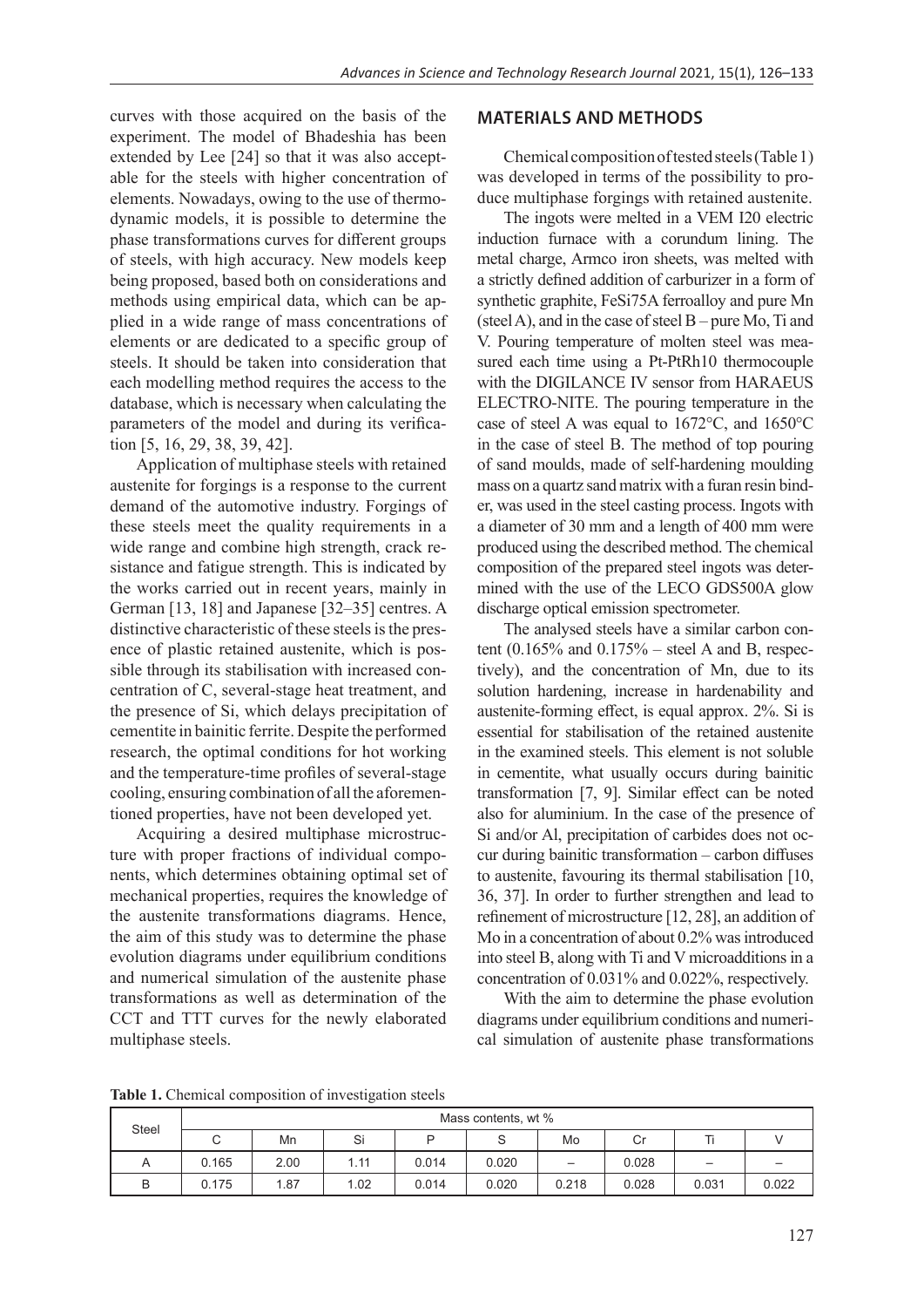as well as to determine the CCT and TTT curves, the JMatPro software was used (database ver. 11.2) general steel module [31]. The JMatPro software toolkit, which is an acronym for Java-based Materials Properties, was developed by Sente Software Ltd. to predict a wide range of material properties. Some of the many possibilities of this software include numerical simulation of phase transformations and the possibility to determine CCT and TTT curves. The JMatPro software synergistically uses thermodynamics and physical models to describe the phase transformations in steel. In order to explain the CCT and TTT curves, the model proposed in [19, 21, 22] was applied, based on the equations developed by Hillert and Zener [15, 41]. The austenitizing temperature of 1100°C was taken for theoretical calculations, which is the temperature close to industrial conditions for this type of steel.

#### **Results**

First, theoretical calculations of phase evolution as a function of temperature were performed with the use of the JMatPro software. The diagram of individual phases evolution under equilibrium conditions for the steel containing 0.165% C, 2% Mn and 1.11% Si (steel A) is presented in Fig. 1. The diagram (Fig. 1a) reveals that the austenite is present in a temperature range from about 1472°C to approximately 830°C. The allotropic transformation of austenite into ferrite begins at the temperature of 830°C, and progresses to the temperature of approx. 680°C. This means that the  $A_{c3}$  temperature, calculated for the analyzed steel, approximates  $830^{\circ}$ C, and the A<sub>c1</sub> temperature amounts to about 680°C.

The performed calculations also revealed that under equilibrium conditions below the temperature of 700°C, cementite and  $M_7C_3$  and  $M_{23}C_6$ type carbides may precipitate, causing a decrease of austenite stability. The data presented in Fig. 1b (enlarged lower left part of the diagram from Fig. 1a) shows that the temperature of the beginning of cementite precipitation approximates 700 $\degree$ C, while the process of M<sub>7</sub>C<sub>3</sub> type carbides precipitation starts at the temperature of 470°C. Carbides of this type, with their small fraction in microstructure, will be stable up to the temperature of approx. 125°C, in which a negligible fraction of  $M_{23}C_6$  type carbides can be formed. The conducted analysis revealed that the microstructure of steel A at room temperature may contain insignificant portion of carbides. It should be emphasised that presented phase evolution concerns cooling under equilibrium conditions.



**Figure 1.** Phase evolution diagram of the steel A (0.165% C, 2% Mn and 1.11% Si) in equilibrium conditions: full diagram (a); left bottom magnified part of the diagram (b)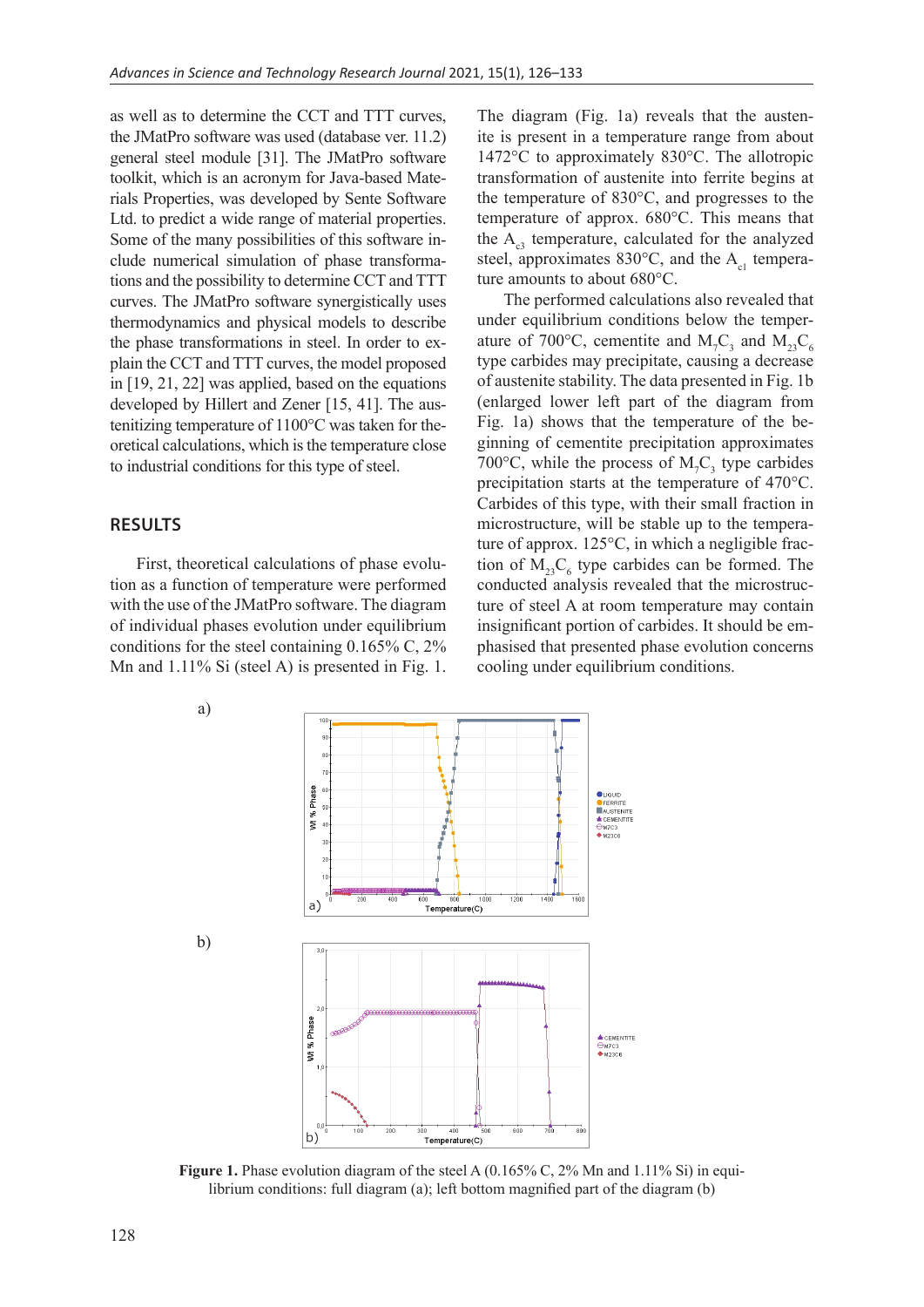Figure 2a shows the CCT (Continuous Cooling Transformation) diagram, and Fig. 2b presents the TTT (Temperature Time Transformation) diagram, calculated for steel A for non-equilibrium cooling conditions. The conducted calculations revealed that the  $A<sub>cl</sub>$  temperature is slightly higher than the temperature obtained under equilibrium conditions (680°C) and is equal approx. 704°C. The reason for this difference is probably decreased diffusion rate in relation to high heating rate [27]. The analysed steel has a relatively low martensitic transformation start temperature  $M_{s}$ , amounting to about 375°C. Cooling at the rate in a range from 100°C/s to 20°C/s assures obtaining purely martensitic microstructure (Fig. 2a), with calculated hardness equal approx. 408 HV. The ferritic transformation starting temperature decreases from approx. 800°C for the cooling rate of 0.01°C/s to approx. 520°C for the cooling rate of 10°C/s. In the investigated steel, bainite was formed at the temperature lower than 490°C and/or cooling rate lower than 10°C/s. The

three-phase microstructure of steel, which includes martensite, bainite and ferrite, occurs in a relatively narrow range of cooling rates, i.e. from 10°C/s to 2°C/s. The calculated hardness of the steel, cooled in the analysed cooling rate range, decreases from approx. 400 HV to about 275 HV. Applying a cooling rate of less than 1°C/s results in the formation of pearlite in microstructure. The examined steel A, containing 0.165% C, 2% Mn and 1.11% Si, cooled very slowly, under conditions close to equilibrium will demonstrate ferritic-pearlitic microstructure with hardness of about 180 HV.

The results of simulation carried out under isothermal conditions for steel A are presented in Fig. 2b. It results from presented data that the time required to form ferrite nuclei is longer than the time required to start the bainitic transformation. Formation of bainite at the temperature of 450°C should start after 10 s and finish after 200 s. At the temperature of 400°C, the bainitic transformation should begin after 20 s and end after 300 s. This means that



**Figure 2.** Non-equilibrium diagrams for the steel A (0.165% C, 2% Mn and 1.11% Si): CCT diagram (a); TTT diagram (b)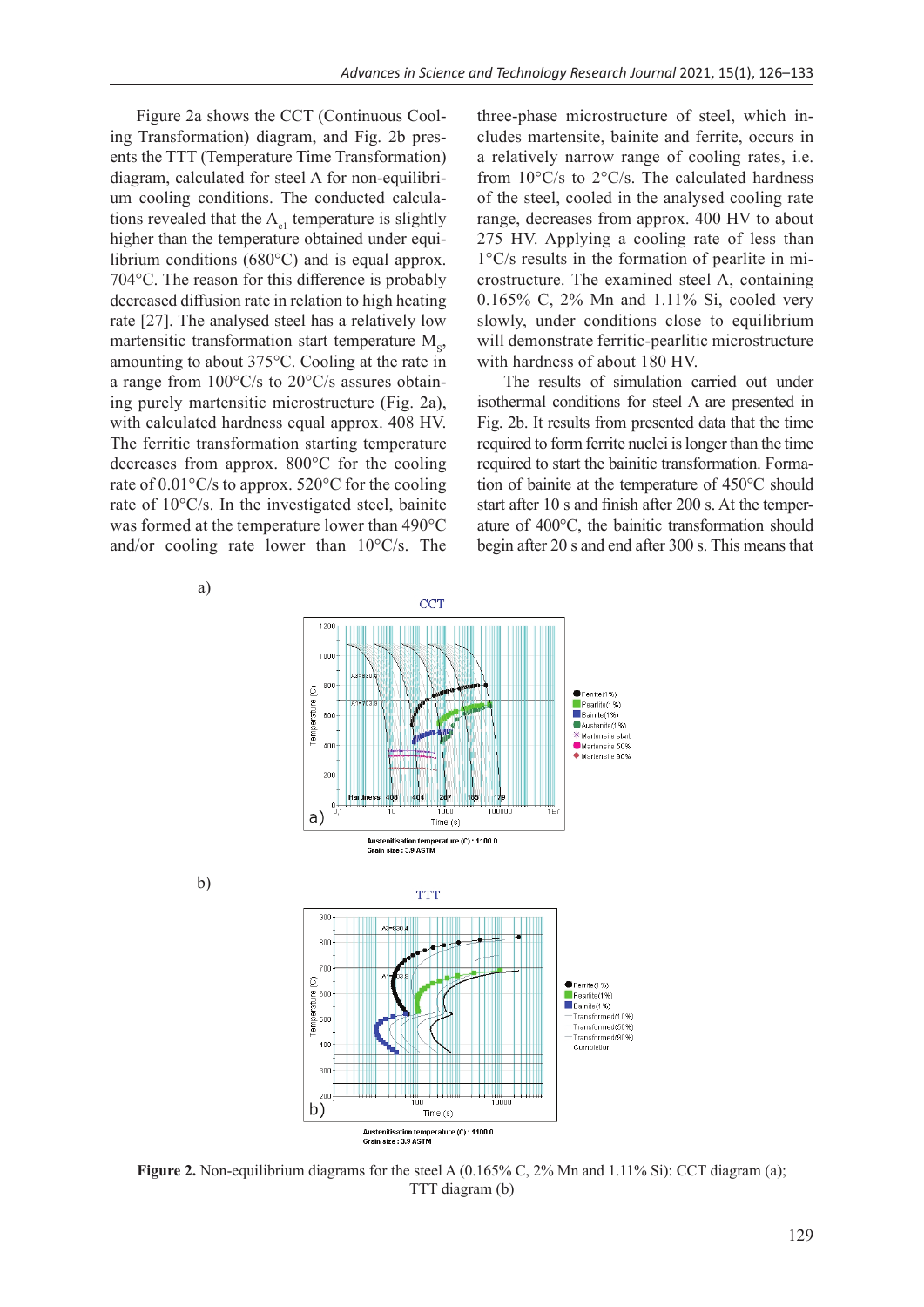the time required to complete the bainitic transformation increases along with temperature decrease.

The diagram presented in Figure 3 shows the changes in the percentage of individual phases as a function of temperature under equilibrium conditions for steel B, to which, apart from Mn and Si, an addition of Mo at a concentration of 0.22% was introduced along with Ti and V microadditions at a concentration of 0.031% and 0.022%, respectively. Figure 3a shows that the crystallisation process of the examined steel begins at the temperature of approx. 1490°C, and 100% portion of austenite occurs in a temperature range from about 1440°C to about 835°C. At this temperature, the  $\gamma \rightarrow \alpha$  allotropic transformation begins and proceeds to the temperature of approx. 680°C. The diagram presented in Fig. 3b reveals that precipitation of cementite starts at the temperature of approx. 710°C, and at the temperature of about 565°C its anyhow small fraction will be decreasing in favour of the  $M<sub>7</sub>C<sub>3</sub>$  type carbides. Moreover, carbides of the  $M<sub>6</sub>C$  type may appear in the microstructure at the temperature lower than 190°C.

The CCT and TTT diagrams, calculated for steel B for non-equilibrium cooling conditions, are presented in Fig. 4a and Fig. 4b, respectively. The performed calculations revealed that the  $A_{a3}$ temperature is approximates 836 $^{\circ}$ C, and the A<sub>c1</sub> temperature is about 710°C and it is about 20°C higher than the temperature calculated for equilibrium conditions. Furthermore, as expected, the  $A<sub>ol</sub>$  temperature determined under non-equilibrium conditions for steel B is slightly higher than the  $A_{c1}$  temperature calculated for steel A under the same conditions. The reason for this is the presence of Mo and also Ti microaddition in steel B, which impact the increase of the  $A<sub>cl</sub>$  temperature. The determined  $M_s$  temperature is equal to 370°C and is a few Celsius degrees lower than the  $M_s$  temperature calculated for steel A. A slight decrease in  $M_s$  temperature of steel B is the result of higher carbon concentration and the presence of molybdenum addition. The examined steel B will obtain purely martensitic microstructure with hardness of approx. 416HV for the cooling rate in a range from 100 °C/s to 10 °C/s (Fig. 4a). On the other hand, steel B will have a microstructure consisting of martensite and bainite in the cooling rate range from 9°C/s to 0.7°C/s, with hardness decreasing in this cooling rate range from approx. 415 HV to about 320 HV.

What is noteworthy is a distinct shift of the ferritic transformation to the right, towards longer times and, to a lesser degree, also of the pearlitic transformation compared to the position of these transformations on the CCT diagram for steel A. The



**Figure 3**. Phase evolution diagram of the steel B (0.175% C, 1.87% Mn, 1% Si, 0.22% Mo, 0.031% Ti and  $0.022\%$  V) in equilibrium conditions: full diagram (a); left bottom magnified part of the diagram (b)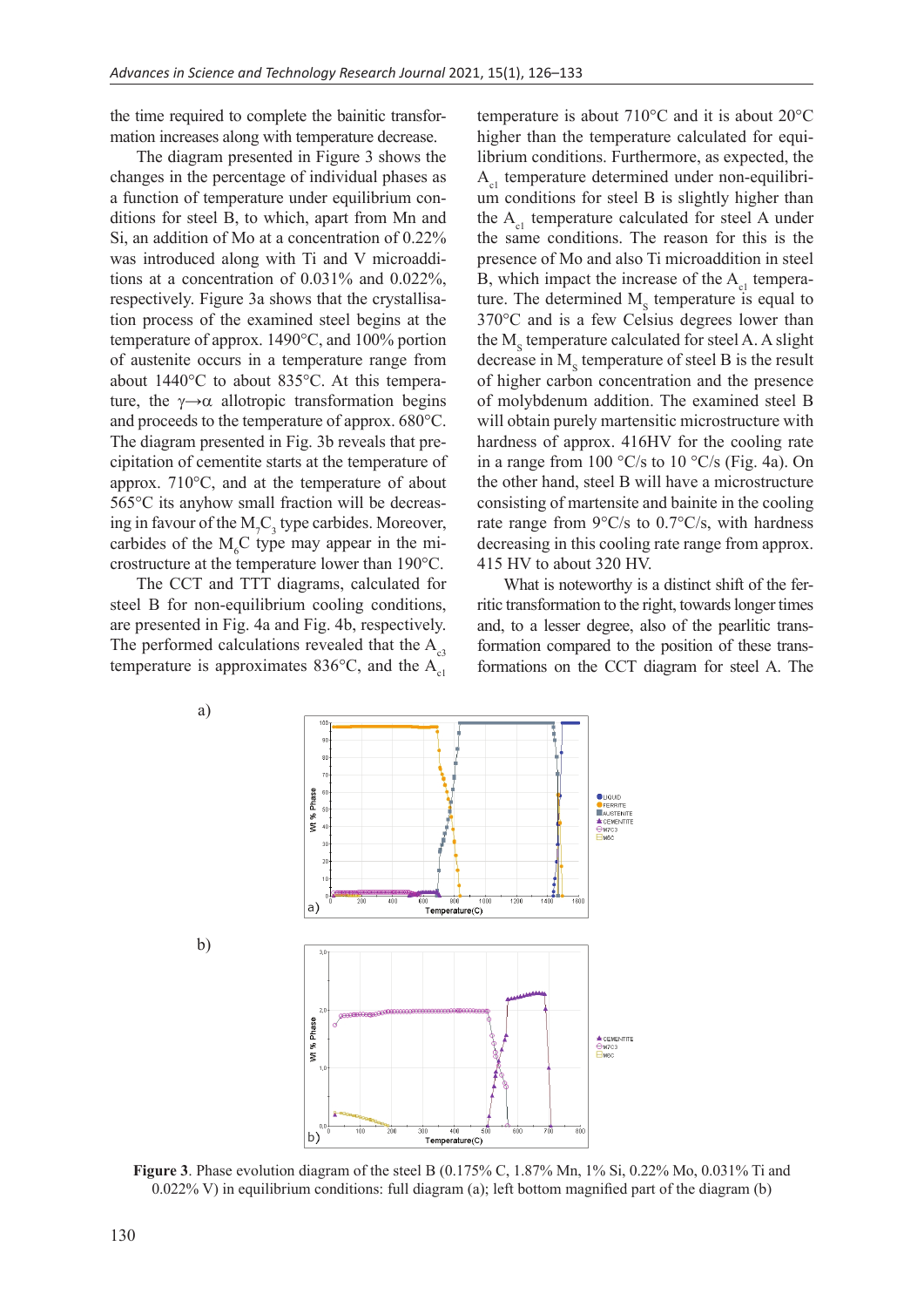

**Figure 4.** Non-equilibrium diagrams for the steel B (0.175% C, 1.87% Mn, 1% Si, 0.22% Mo, 0.031% Ti and 0.022% V): CCT diagram (a); TTT diagram (b)

temperature of the ferritic transformation start varies from approx. 790 $\degree$ C for the cooling rate of 0.01 $\degree$ C/s, to about  $560^{\circ}\text{C}$  – for the cooling rate of 0.6°C/s. In the studied steel B, bainite is formed at the temperature lower than 510°C and/or at the cooling rate lower than 10°C/s. Comparing the CCT diagrams for both steels, slightly higher hardness values for steel B can be noted in the entire range of cooling rates.

The simulation results in the form of a TTT diagram under isothermal conditions for steel B are presented in Figure 4b. The data compiled in this figure shows that the bainitic transformation at the temperature of 450°C should start after 20 s and finish after 400 s. This proves that the bainitic transformation bay is shifted towards longer times in relation to its position on the TTT diagram for steel A (Fig. 2b). Even stronger offset to the right in relation to steel A concerns the ferritic and pearlitic transformations. For example, the time to start the ferritic transformation for steel A at the temperature of 650°C approximates 30 s, while it is about 400 s for steel B; the end times of this transformation at mentioned temperature are equal to 2000 s and 5000 s – for steel A and B, respectively.

The effectiveness of the JMatPro software for predicting the TTT and CCT diagrams has been confirmed in many studies. The calculations of the TTT and CCT diagrams for multiphase steel with similar chemical composition as the analysed steel B were performed in [11]. The obtained results for 0.2C-1.5Mn-0.5Si steel with Nb and Ti microadditions with a concentration of 0.027% and 0.010%, respectively, were verified by conducting dilatometric tests. The acquired experimental curves were found to be highly consistent with the theoretical curves, both in terms of the determined critical temperatures and the temperature-time ranges of individual austenite phase transformations. The same issues were the subject of research on the newly developed multiphase TRIP steel (0.2C-1.47Mn-0.69Si-1Al) with a microaddition of Nb in a concentration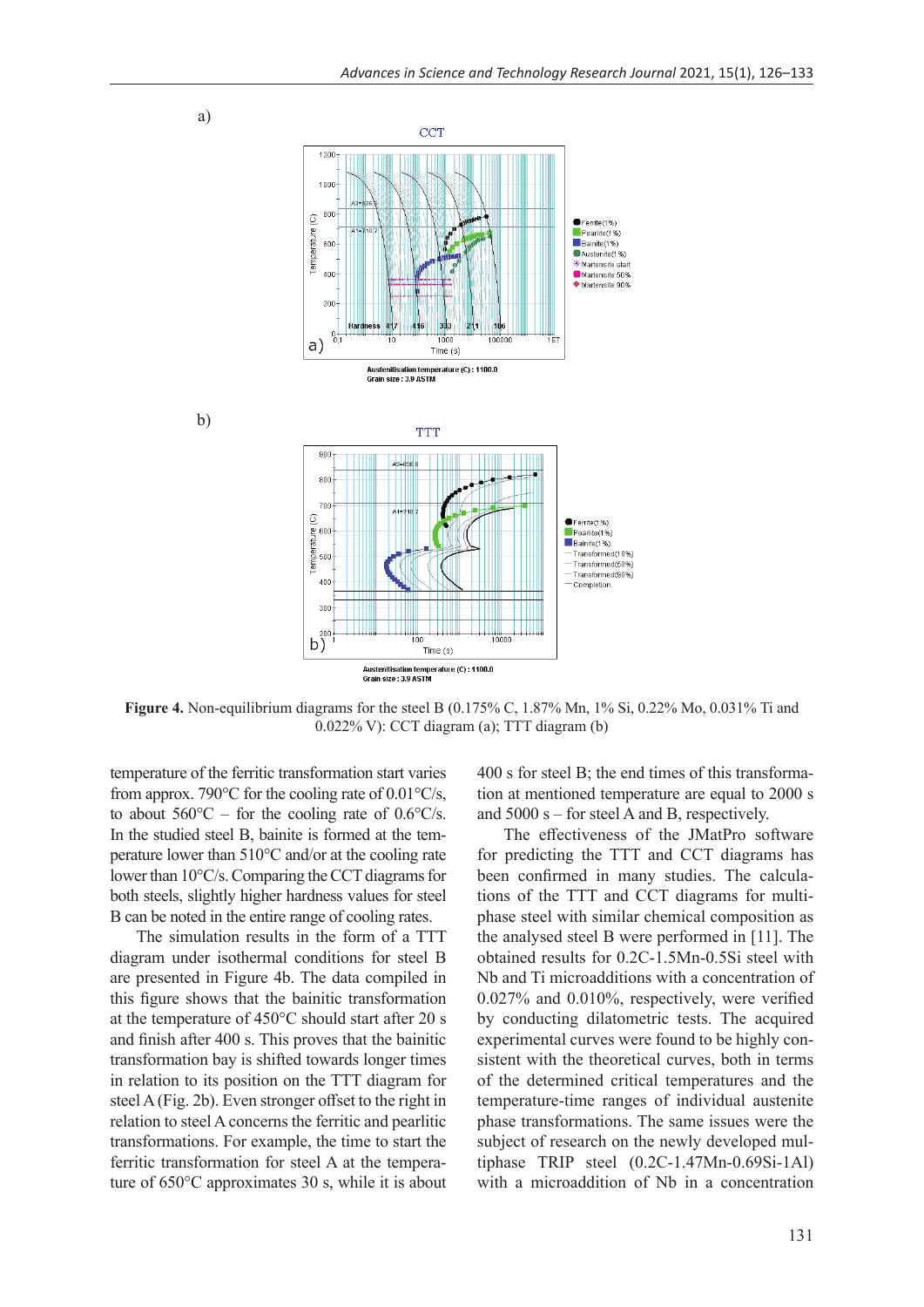of 0.04% [40]. The determined TTT diagram for the investigated steel was very consistent with the experimental results. Similarly satisfactory results, concerning the calculation of austenite phase transitions diagrams for multiphase steels – experimentally verified – were obtained in the works [6, 16, 25, 26].

## **Conclusions**

The application of the JMatPro software allowed determining the evolution of phase components as a function of temperature under equilibrium conditions, numerically simulate austenite phase transformations and to determine the CCT and TTT curves of the newly developed multiphase steels.

The performed simulation of phase evolution as a function of temperature for the equilibrium conditions revealed that the newly developed steels have a similar  $A_{c1}$  and  $A_{c3}$  temperatures, which approximate 680°C and 830°C, respectively. Under equilibrium conditions, in a temperature range from approx. 700°C to approx. 565°C, cementite may precipitate in the analysed steels. In addition, in lower temperature range, carbides of the  $M_7C_3$  and  $M_{23}C_6$  type can be present in the microstructure of steel A and carbides of the  $M_{7}C_{3}$ and  $M_{7}C_{3}$  type in steel B, with their total portion being negligible.

The performed calculations for non-equilibrium conditions revealed that the  $A_{c1}$  and  $A_{c2}$  critical temperatures for both steels are somewhat higher than those determined for the equilibrium conditions. The reason for this is probably too low diffusion rate in relation to the rapid heating rate. The conducted simulation showed that the interfacial boundaries and temperature-time zones of individual austenite phase transformations for steel B are shifted towards longer times in relation to the austenite phase boundaries for steel A. On the basis of the analysis of the developed CCT and TTT diagrams, a significant delay of diffusion transformations, i.e. ferritic and pearlitic, was stated, a shift to longer times of bainitic transformation, and also a minor decrease of the  $M_s$  temperature. The decisive factor for the shift of austenite phase boundaries in steel B is the presence of Mo and microadditions of Ti and V.

The form of the CCT and TTT diagrams, obtained on the basis of the simulation, indicates the possibility to produce steel forgings with the

proposed chemical composition and desired multiphase microstructure. However, it should be taken into account that the models implemented in commercial software include necessary simplifications and the obtained results may contain errors. Therefore, the next stage of the research is to experimentally verify the acquired calculations using the dilatometric method for the newly developed multiphase steels.

## **References**

- 1. Avrami M. Kinetics of phase change I. General theory. Journal of Chemical Physics 1939; 7: 1103–1112.
- 2. Badeshia H.K.D.H. Driving force for martensitic transformation in steels. Metal Science 1981; 15: 175–177.
- 3. Badeshia H.K.D.H. Thermodynamic extrapolation and martensite-start temperature of substitutionally alloyed steels. Metal Science 1981; 15: 178–180.
- 4. Badeshia H.K.D.H. Thermodynamic analysis of isothermal transformation diagrams. Metal Science 1982; 16: 159–165.
- 5. Badeshia H.K.D.H., Dimitriu R.C., Forsik S., Pak J.H., Ryu J.H. Performance of neural networks in material science. Materials Science and Technology 2009; 25(4): 504–510.
- 6. Contreras A., López A., Gutiérrez E.J., Fernández B., Salinas A., Deaquino R., Bedolla A., Saldaña R., Reyes I., Aguilar J., Cruz R. An approach for the design of multiphase advanced high-strength steels based on the behavior of CCT diagrams simulated from the intercritical temperature range. Materials Science and Engineering A 2020; 772: 1–32.
- 7. De Cooman B.C., Speer J.G. Fundamentals of steel product physical metallurgy. Association for Iron and Steel, Pittsburgh 2011.
- 8. Diekmann U. Calculation of steel data using JMatPro. International Conference on Recent Trends in Structural Materials, Plzeň, Czech Republic 2012: 1–6.
- 9. Grajcar A. Stucture of the C-Mn-Si-Al steel formed with strain-induced martensitic transformation. The Silesian University of Technology Publishers, Gliwice 2009, (in Polish).
- 10. Grajcar A. High strength multiphase steels engineering. The Silesian University of Technology Publishers, Gliwice 2019, (in Polish).
- 11. Grajcar A., Morawiec M., Zalecki W. Austenite Decomposition and Precipitation Behavior of Plastically Deformed Low-Si Microalloyed Steel. Metals 2018; 8(1028): 1–12.
- 12. Grajcar A., Woźniak D., Kozłowska A. Non-metallic inclusions and hot-working behavior of advanced high-strengthg medium-Mn steels. Archives of Metallurgy and Materials 2016; 61(2): 811–820.